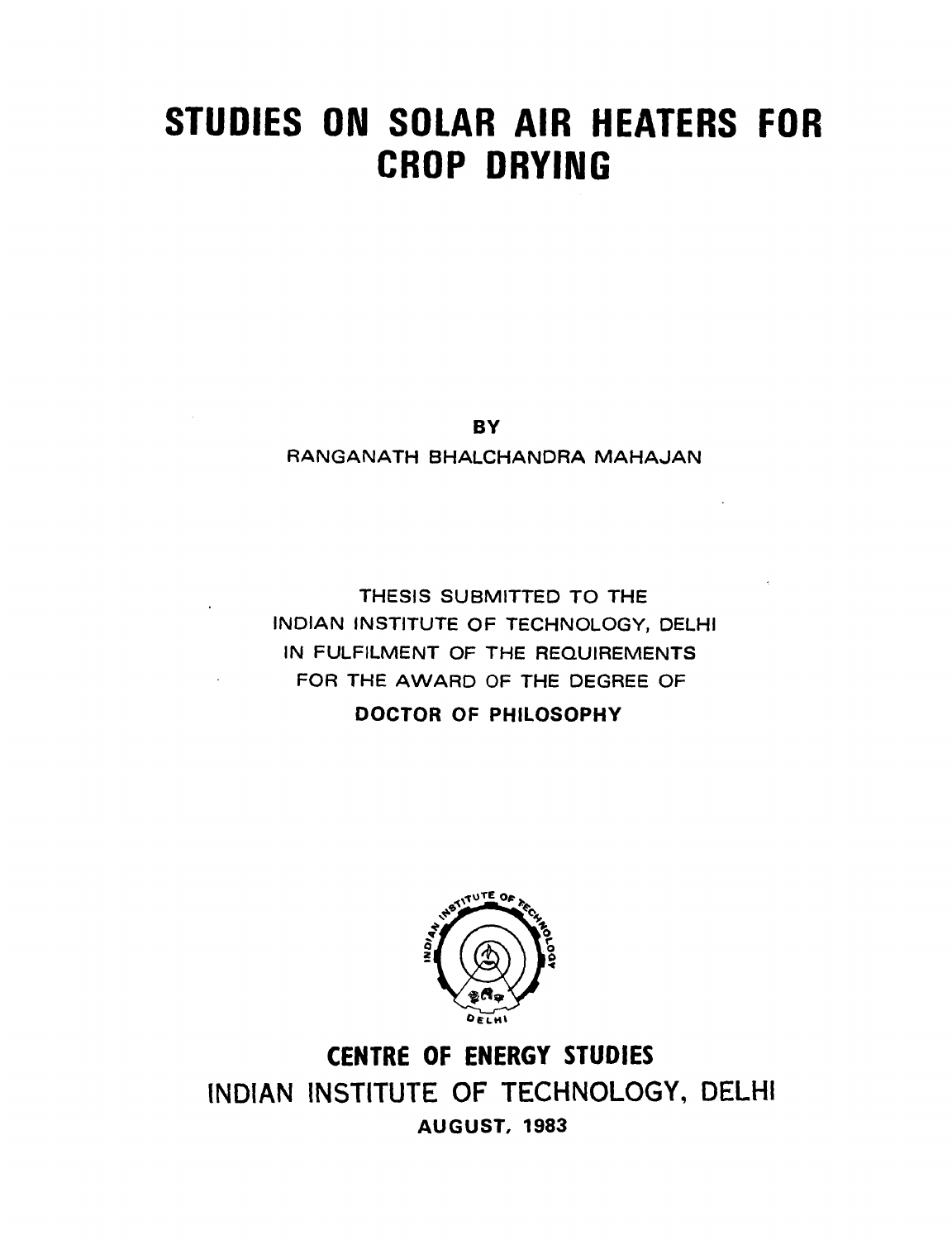$\label{eq:2.1} \frac{1}{\sqrt{2}}\int_{\mathbb{R}^3}\frac{1}{\sqrt{2}}\left(\frac{1}{\sqrt{2}}\right)^2\frac{1}{\sqrt{2}}\left(\frac{1}{\sqrt{2}}\right)^2\frac{1}{\sqrt{2}}\left(\frac{1}{\sqrt{2}}\right)^2\frac{1}{\sqrt{2}}\left(\frac{1}{\sqrt{2}}\right)^2.$ 

 $\label{eq:2.1} \frac{1}{\sqrt{2}}\int_{\mathbb{R}^3}\frac{1}{\sqrt{2}}\left(\frac{1}{\sqrt{2}}\right)^2\frac{1}{\sqrt{2}}\left(\frac{1}{\sqrt{2}}\right)^2\frac{1}{\sqrt{2}}\left(\frac{1}{\sqrt{2}}\right)^2\frac{1}{\sqrt{2}}\left(\frac{1}{\sqrt{2}}\right)^2\frac{1}{\sqrt{2}}\left(\frac{1}{\sqrt{2}}\right)^2\frac{1}{\sqrt{2}}\frac{1}{\sqrt{2}}\frac{1}{\sqrt{2}}\frac{1}{\sqrt{2}}\frac{1}{\sqrt{2}}\frac{1}{\sqrt{2}}$  $\label{eq:2.1} \mathcal{L}^{\mathcal{A}}(\mathcal{A}^{\mathcal{A}}_{\mathcal{A}}) = \mathcal{L}^{\mathcal{A}}_{\mathcal{A}}(\mathcal{A}^{\mathcal{A}}_{\mathcal{A}}) = \mathcal{L}^{\mathcal{A}}_{\mathcal{A}}(\mathcal{A}^{\mathcal{A}}_{\mathcal{A}}) = \mathcal{L}^{\mathcal{A}}_{\mathcal{A}}(\mathcal{A}^{\mathcal{A}}_{\mathcal{A}}) = \mathcal{L}^{\mathcal{A}}_{\mathcal{A}}(\mathcal{A}^{\mathcal{A}}_{\mathcal{A}})$ 

 $77$  $\label{eq:2.1} \begin{split} \mathcal{L}_{\text{max}}(\mathbf{r}) = \mathcal{L}_{\text{max}}(\mathbf{r}) \mathcal{L}_{\text{max}}(\mathbf{r}) \mathcal{L}_{\text{max}}(\mathbf{r}) \mathcal{L}_{\text{max}}(\mathbf{r}) \mathcal{L}_{\text{max}}(\mathbf{r}) \mathcal{L}_{\text{max}}(\mathbf{r}) \mathcal{L}_{\text{max}}(\mathbf{r}) \mathcal{L}_{\text{max}}(\mathbf{r}) \mathcal{L}_{\text{max}}(\mathbf{r}) \mathcal{L}_{\text{max}}(\mathbf{r}) \mathcal{L}_{\text{max}}(\mathbf{r}) \$ 

 $\label{eq:2.1} \mathcal{L}^{\mathcal{A}}_{\mathcal{A}}(\mathcal{A}) = \mathcal{L}^{\mathcal{A}}_{\mathcal{A}}(\mathcal{A}) = \mathcal{L}^{\mathcal{A}}_{\mathcal{A}}(\mathcal{A}) = \mathcal{L}^{\mathcal{A}}_{\mathcal{A}}(\mathcal{A}) = \mathcal{L}^{\mathcal{A}}_{\mathcal{A}}(\mathcal{A}) = \mathcal{L}^{\mathcal{A}}_{\mathcal{A}}(\mathcal{A})$ 

 $\label{eq:2.1} \frac{1}{\sqrt{2}}\int_{\mathbb{R}^3}\frac{1}{\sqrt{2}}\left(\frac{1}{\sqrt{2}}\right)^2\frac{1}{\sqrt{2}}\left(\frac{1}{\sqrt{2}}\right)^2\frac{1}{\sqrt{2}}\left(\frac{1}{\sqrt{2}}\right)^2\frac{1}{\sqrt{2}}\left(\frac{1}{\sqrt{2}}\right)^2.$ 

 $\label{eq:2.1} \frac{1}{2}\sum_{i=1}^n\frac{1}{2}\sum_{j=1}^n\frac{1}{2}\sum_{j=1}^n\frac{1}{2}\sum_{j=1}^n\frac{1}{2}\sum_{j=1}^n\frac{1}{2}\sum_{j=1}^n\frac{1}{2}\sum_{j=1}^n\frac{1}{2}\sum_{j=1}^n\frac{1}{2}\sum_{j=1}^n\frac{1}{2}\sum_{j=1}^n\frac{1}{2}\sum_{j=1}^n\frac{1}{2}\sum_{j=1}^n\frac{1}{2}\sum_{j=1}^n\frac{1}{2}\sum_{j=1}^n\$  $\label{eq:2.1} \frac{1}{\sqrt{2}}\int_{\mathbb{R}^3}\frac{1}{\sqrt{2}}\left(\frac{1}{\sqrt{2}}\right)^2\frac{1}{\sqrt{2}}\left(\frac{1}{\sqrt{2}}\right)^2\frac{1}{\sqrt{2}}\left(\frac{1}{\sqrt{2}}\right)^2.$  $\ddot{\phantom{1}}$ 

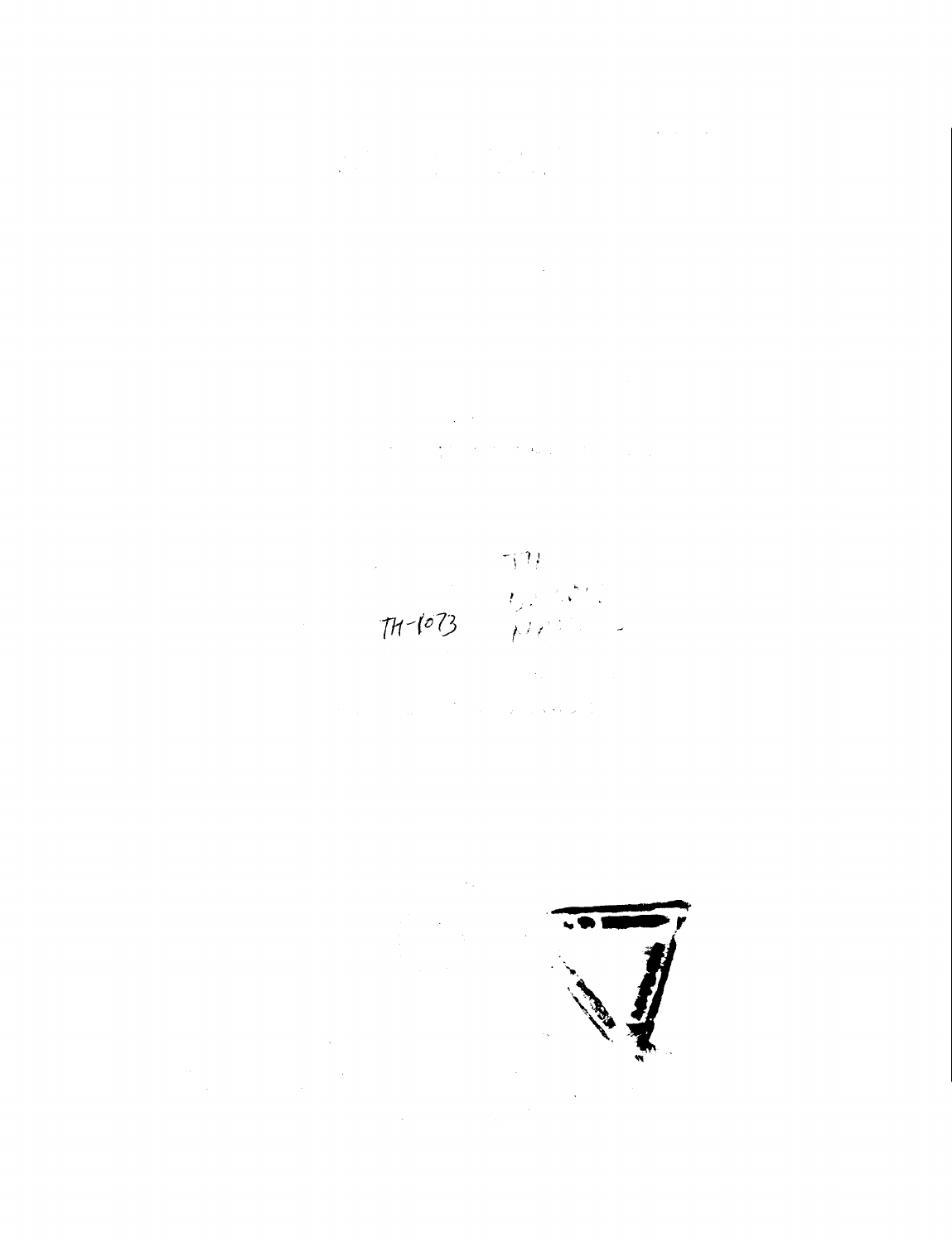### DEDICATED TO MY

### **PARENTS**

WIFE, CHILDREN BROTHER AND SISTERS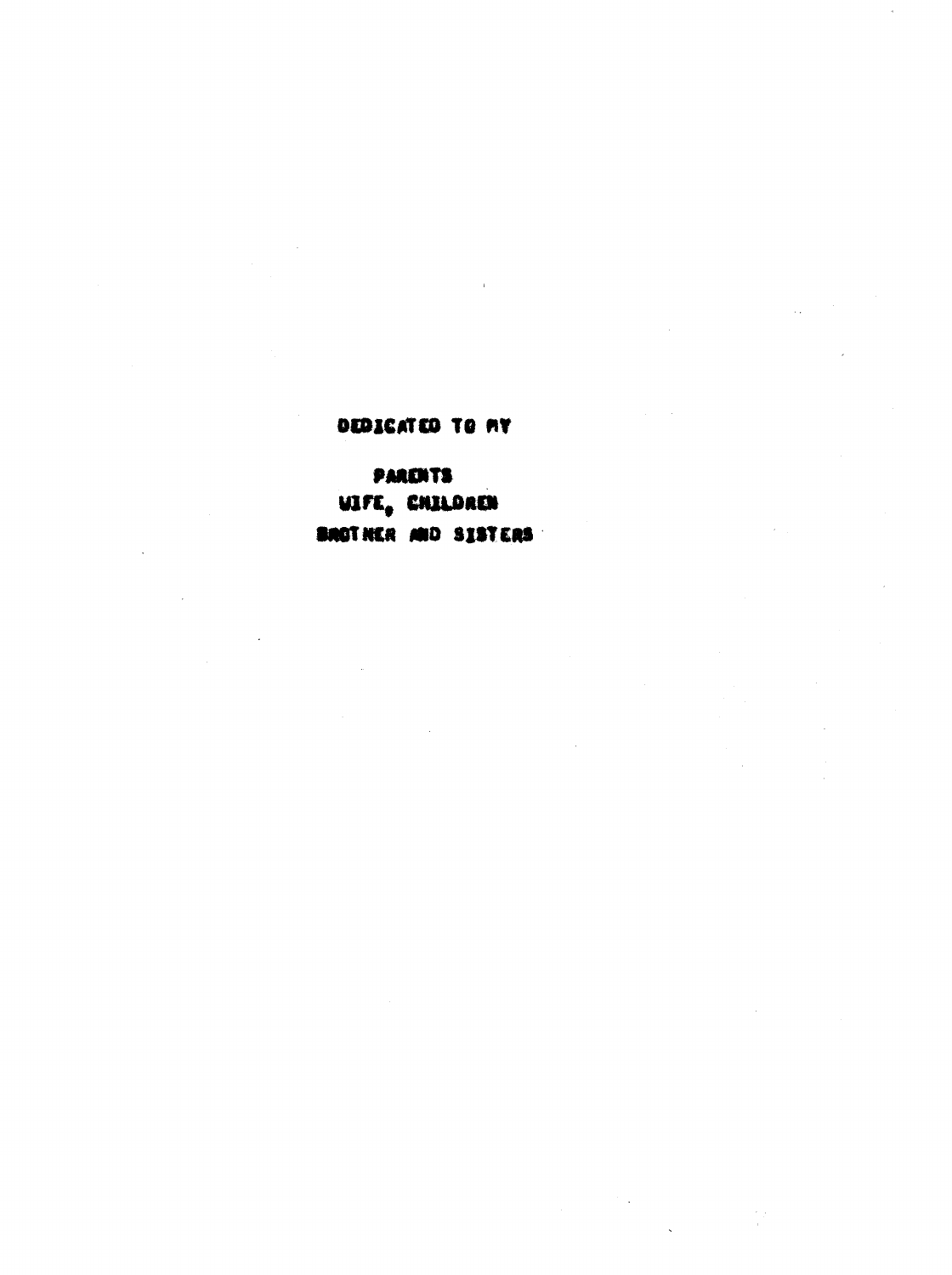#### CERTIFICATE

It is certified that the thesis entitled, "Studies on Solar Air Heaters for Crop. Drying", has been completed by Mr. R.B. Mahajan under our supervision. It is original in nature and we have permitted the candidate to submit it for the degree of Doctor of Philosophy in Solar Energy.

 $(H, P, Garq)$ Professor Centre of Energy Studies Indian Institute of Technology, New Delhi-110016.

- Blanch

fS.B. Varade) Head and Professor of agriculture Faculty, Water and Land Management Institute' (WAIMI) Autrangabad (Maharashtra)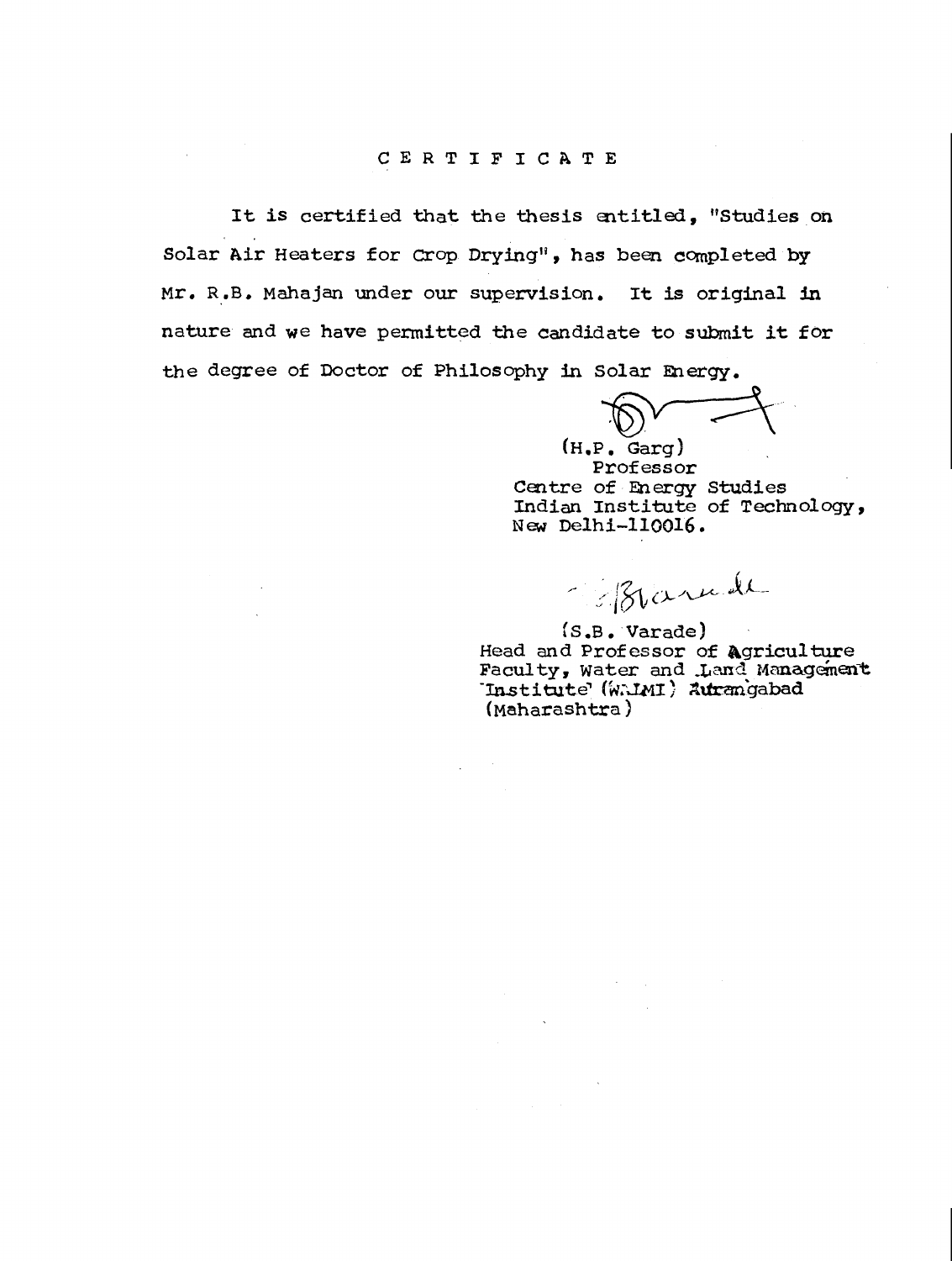#### ACIDOLA ED GENENT S

It is my exact placeura and privilege to express pastuand indobtadases to Professor N.P. Garg, Cantro of Energy Studios, lili. Daini for his supert and ensmuraging guidance, untizing sffests, velueble suggestions, informed and massial attitude and shole hourted support to easy out this success. sazk. Gratoful thanks are also due to Dr. S.C. Varada. Papfasesz and Hood, Froulty of Agzioultage, UALRI, familantly hale, supervising the work and ensouragement threegement the 2850 a 2011 10 22.

I also auknouledge my gratitude to Dz. V.S. Khuspe. Knotice-Changeller, Shri V.V. Chambel, View-Changeller, Dr. H.L. Midle, Dean and Director of Immiguetions, R.A.M. Partheria Pauf, M.S. Sedhe, Ex. Deputy Director, IslaT. Delhi. Papi', Koka Chapana, Mond, Contae of Energy Studioe and Past, S.S. Mather for their enemyropement, advice and timely hain at every stage of the research westle

My hearly thanks are also extanded to Prof. S.P. Sabbervel. Past, B.C. Reychoudhuzi, Dr. S.C. Mullick, Dr. H.D. Kaushik. Dr. N.K. Bahaal. Dr. G.N. Toweri, Dr. T.C. Kandpal, Dr. Ram Chandra Dr. J.K. Sharma, Dr. A.K. Sath, Dr. S.C. Kamahik and athor atoff members of the Centre of Energy Studies for their estive Antezost and oupport.

I also with to express my thanks to Dz, A.K. Massears The his holp during the various stages of my research work. My grateful thanks are extended to Or. Will, Sharma for answeregement, helpfel suggestions, dissussions which holped an imaanpleting this research york,

Thanks are due to Dr. B. Bandyapadhyay, Dr. Aske Shukin, Dr. Sont Rom, Mr. S.N. Garg, Dr. J.C. Jeshi, Mr. Indratowi.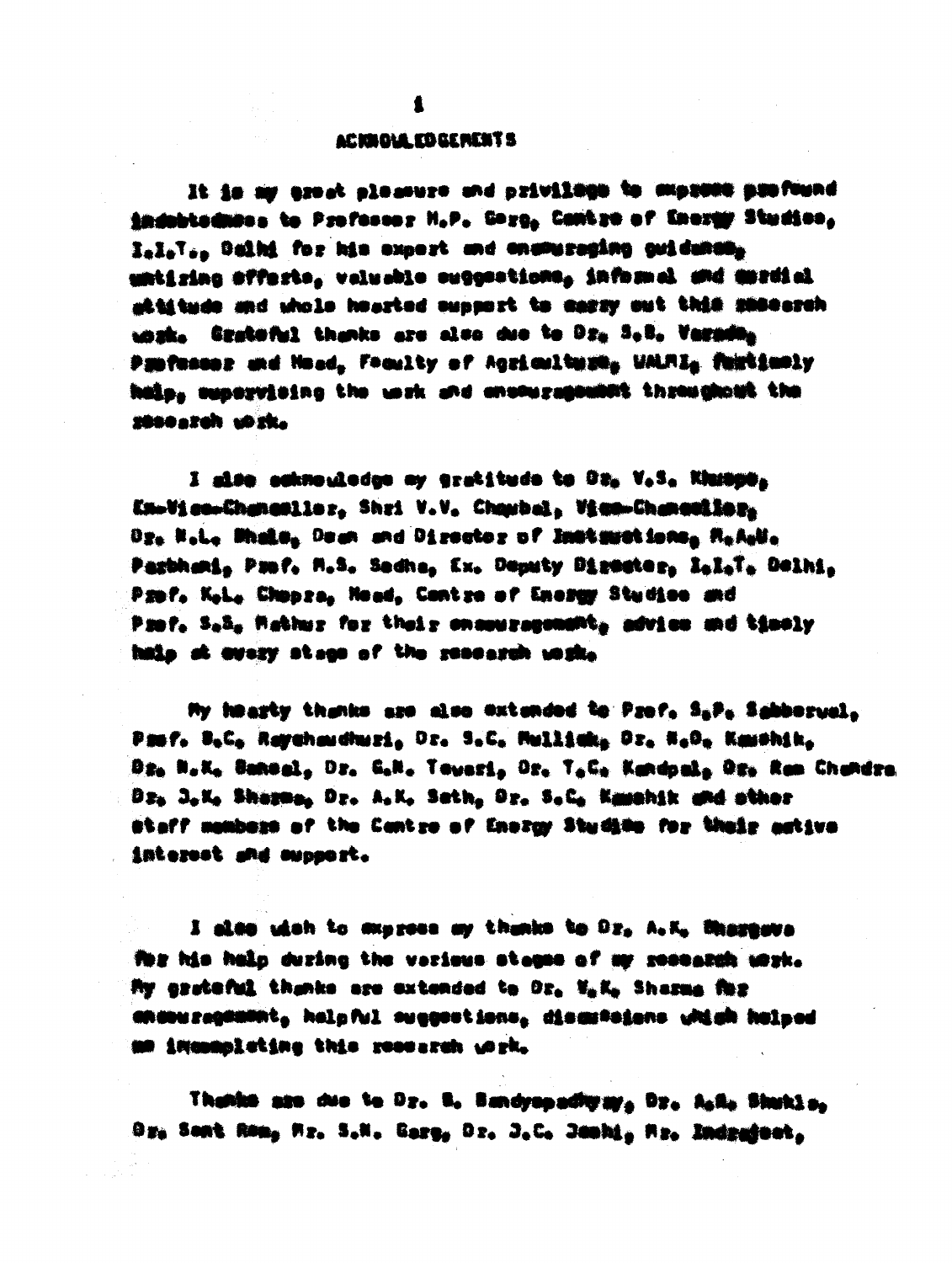The Heinhinness and ather family anabese and secondity makelers of the Contre of Energy Studies, I.I.T. Duinis

I wish to express my thanks for the comperation extended by Dr. R.B. Cheven, Shri B.M. Raik, Prof. S.L. Repts. Sau S.A. Maikashi. Dr. M.S. Acharya, Oz. O.N. Mulkawhi. Past, t.t. Gunjal, Shri K.t. Charan, Shai S. Russa. Shot K.C. Jain, Shri S.A. Joshi, Shri Wigikar, Shot W.K. Jain, Shai Jalousi and other friends.

I also wish to appressed to cooperation extended by the technical and administrative staff of the Cantro for Energy Studies, Indian Institute of Technology, Delhis as whil as harethuses Agricultural University Parkhanis

Thanks are also due to the asthorities of ICAN for funding the Resourch Project which initiated me for this work.

I have no befitting words to express my deep comtinent. tawards my belaved nerents, utfo fire, fighdghint and children for their andiess telergees and moral assumer derring the common of this work.

Finally I am erstaful to Shri D.A. Joshi for typing this manuscript officiently and Miss Shasi Sharme for swooning the tractness.

Last but not the losst I am very mach thankful to the mithesitime of Masathuada Agsicultural University, Pambhani (Rahazashtza) for giving me an apportunity to complete this 2000azuk 102ks

labjan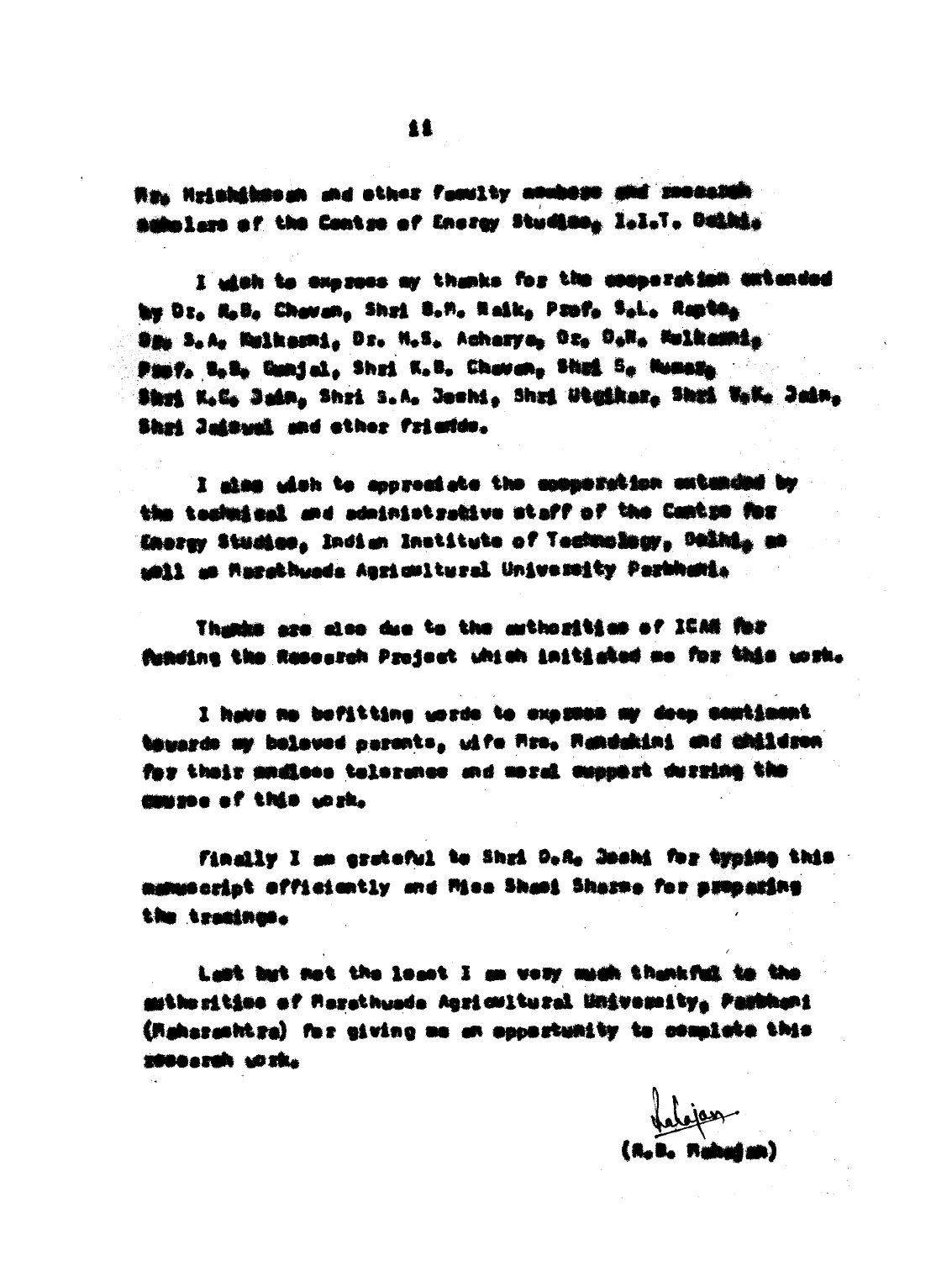#### 111

#### **LIST OF FIGURES**

- Fist siste type conventional air heater, type Is 2.1 (Mr flow secaled to the plote).
- **Matzin air heater-type II** 2.2  $(M + M - d)$  .
- Retrix air heater-type III  $2.3$  $(A)$   $x$   $f1$   $y$   $y$   $y$   $y$   $f$  $f$ )
- Half hourly solar incolation and ambient temperature. 2.4
- Performance experimental and theoretical aurume 2.5 (Mr flow usuard through the makrix).
- Parformance experimental and theoretical derves 2.6 (Mr flow downward through the matrix).
- Outlet fluid temperature for fou mombinations of 2.T ogli and La
- Parforment as no course of the stand 2.8
- 2.9 Performance aurves of eix hostenwil
- Diugnal curves of sverall heater efficiansy  $2 - 10$
- 2.11 Parformates of air heaters.
- 3.1 Cameral view of the experimental set up
- 3.2 Different views of experimental set un from memberical engingoring point of view.
- 3.3 Pasto manes mirve for the designed maler dehardrates.
- 3.4 Daty drat ion auxve for Rothi (Fanugrook; Loafy wogot ables).
- 3.6 Dufurdration ausvo for Shondi (Ladr<sup>i</sup>o fincer, Fruit waart akle).
- **Macnowted Integral Reak System (AIRS).** 4.1
- Different Views of AIRS from mechanical enginmering 4.2 **BOSING OF VSOUL**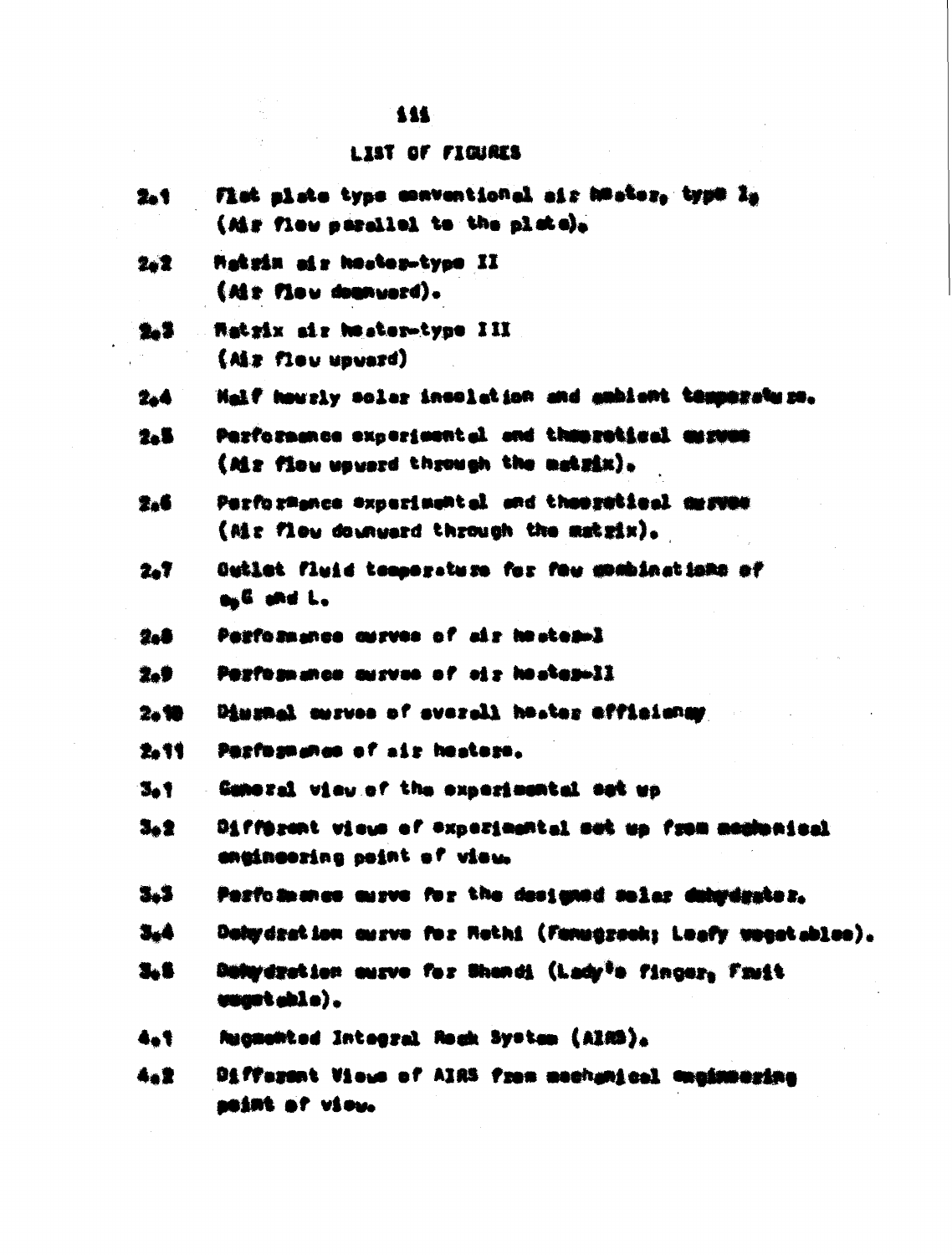$\label{eq:1} \frac{1}{\sqrt{2\pi}}\sum_{i=1}^{\infty}\frac{1}{\sqrt{2\pi}}\left(\frac{1}{\sqrt{2\pi}}\sum_{i=1}^{\infty}\frac{1}{\sqrt{2\pi}}\sum_{i=1}^{\infty}\frac{1}{\sqrt{2\pi}}\sum_{i=1}^{\infty}\frac{1}{\sqrt{2\pi}}\sum_{i=1}^{\infty}\frac{1}{\sqrt{2\pi}}\sum_{i=1}^{\infty}\frac{1}{\sqrt{2\pi}}\sum_{i=1}^{\infty}\frac{1}{\sqrt{2\pi}}\sum_{i=1}^{\infty}\frac{1}{\sqrt{2\pi}}\sum_{$ 

 $\label{eq:2.1} \mathcal{L}(\mathcal{L}^{\text{max}}_{\mathcal{L}}(\mathcal{L}^{\text{max}}_{\mathcal{L}})) \leq \mathcal{L}(\mathcal{L}^{\text{max}}_{\mathcal{L}}(\mathcal{L}^{\text{max}}_{\mathcal{L}}))$ 

|             | iv.                                                                                                                    |
|-------------|------------------------------------------------------------------------------------------------------------------------|
| $\bullet$   | AINS amparimental sot up under investigation.                                                                          |
| <b>Ba2</b>  | The half hously solar insolation and stampshould temperature                                                           |
| <b>S.S.</b> | Effect of mass flow rate on the porformance fist plate<br>ate hoster.                                                  |
| <b>But</b>  | Performance ourves of fist plate air heater.                                                                           |
| 5.5         | Stazean behaviour in soak bed aslienter aum stazean<br>ays tan.                                                        |
| <b>S.6</b>  | Dimmel varietion of suilot fluid temperstum for fist<br>plate sir hester and musk bed collector cum starsge<br>ayatan, |
| 5.7         | Byarall serformance of Augmanied Integrated much system,                                                               |
| 5.8         | Danay characteristics of mack bed dollecter mem stereos<br>system for different values of Q.                           |
| <b>S.S</b>  | Effect of weine night inoulation cover on zuck had unit<br>(atozano denay characteri <sup>st</sup> ics),               |
| 5. 10       | Stegage decay characteristics of integrated wak bed<br>system,                                                         |
| 8.11        | Sterage deasy characteristics of single eleming with<br>and uithout inoulation night couse.                            |
| 6.1         | Counte glazed fist plate moles ais heater with anglang-<br>tion of heat transfer mechanism.                            |

 $\label{eq:2.1} \frac{1}{\sqrt{2}}\int_{0}^{\infty}\frac{1}{\sqrt{2\pi}}\left(\frac{1}{\sqrt{2\pi}}\right)^{2}d\mu\,d\mu\,.$ 

 $\label{eq:2.1} \frac{1}{\sqrt{2\pi}}\int_{\mathbb{R}^{3}}\left|\frac{d\mathbf{r}}{d\mathbf{r}}\right|^{2}d\mathbf{r}=\frac{1}{2\sqrt{2\pi}}\int_{\mathbb{R}^{3}}\left|\frac{d\mathbf{r}}{d\mathbf{r}}\right|^{2}d\mathbf{r}$ 

 $\label{eq:2} \begin{array}{l} \mathcal{L}_{\text{max}} \\ \mathcal{L}_{\text{max}} \\ \mathcal{L}_{\text{max}} \end{array}$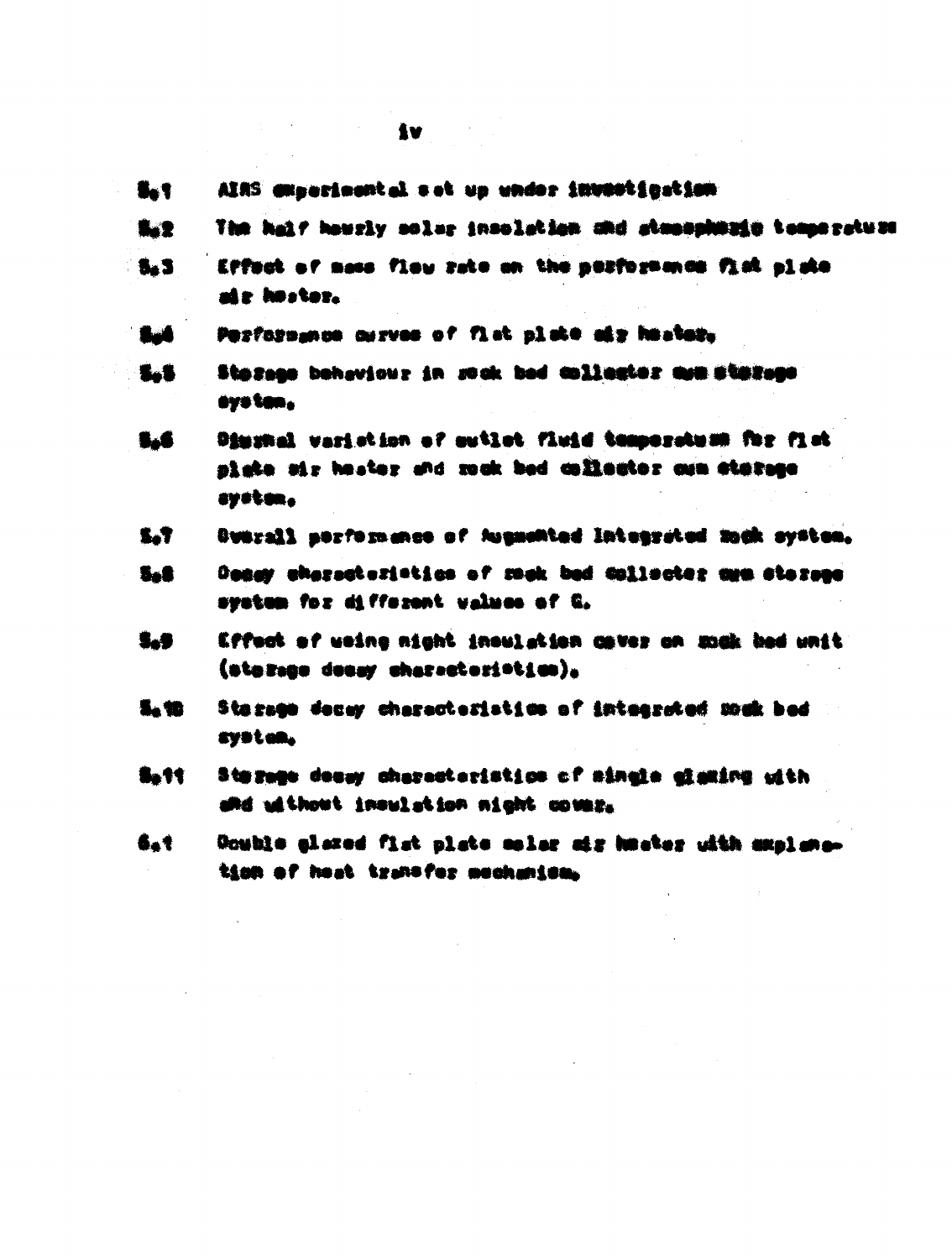#### LIST OF TABLES

- Danim details of conventional males air hoster 2.1 (fist aiste uith air flau sarailei to the aisko),
- Dealem details of matrix type solar air heater 2.2 (air finu (1) narallòl to the matrix and (11) marsondimisr to the matrix).
- Eavi ronment al and merformance margariters of makels type 2.1 solar air heaters.
- Oppreting and reting parameters of the solar mullecture. 2.4
- 2.8 Cast of companies wood in fabricating the air heater and conducting the experiment.
- $3.1$ Deaign details of solar air heater weed for dehydrating the hos-tieultural essos.
- 3.2 Fabrication details of cabinet type moler delwdrater weed for dehydrating the heritienitural exemp.
- $3.3$ Details of funnel sheed air deat commenting the delaydrator and air heater in series.
- **3.4** Dzyinę ratio, rokydration rat**io and dzyine aphatan**t \*K<sup>+</sup> akkained for leafy vegetable (fameareak) and fruit usestable (Lady's fincer).
- **S.E.** Culinary and areamologic characteristics of comm air dried and soler dehydrator dried products.
- 4.6 Fabiisation details of flat plate ealer air homer.
- fabrication details of sock bed toligator cum stazes. 4.1 system.
- 4.3 Thezmal properties of the show roor meterial.
- $4 4$ Thespel and optimel properties of the shoothing gooting.
- 4.8 Properties of the alexing.
- $4.6$ Properties of the insulating material.
- $A T$ List of possible materials used for storage muzocses.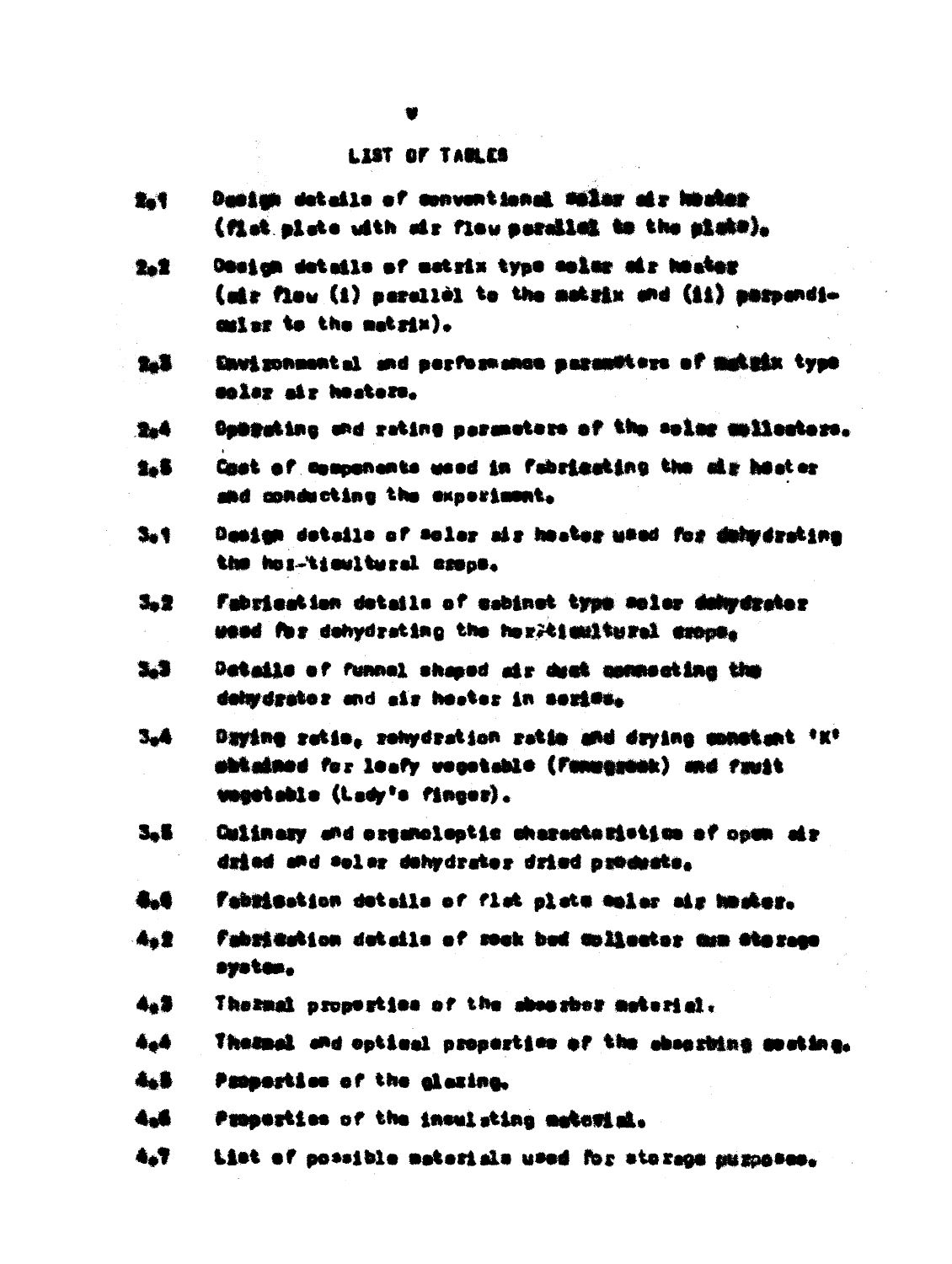- **Bot** Performance of double alared fisk alate air hoster (aperating pariod 8.0 a.m. to 5.0 p.m.).
- Performance of double glazed rock bed asilector amm 5,7 storege system (aporating poriod 24 hours.).
- $5 3$ Drerail performance of the AIRS unit with insulation caver (reck bed depth = 20 cm).
- $\bullet$ Overall serformence of the AIRS unit with inmaliation asver (soak bad danth 30 cm).  $\overline{a11}$
- 5.5 Effect of rock bed depth on the every officiency of AIRS unit.
- **B.T.** Comparison of the experimental and president autiot fluid temperature for G = 163.60 Ng/hr. and different **Values of convective heat-transfer coefficient have** Experiment was conducted on Dec<sub>a</sub> the 1982.
- 6.2 Experiment al and aredisted outlet fluid temperature for G = 155.50 Ko/hr. use compared for different values of convective hast transfer coofficient (h<sub>and</sub> = 2.00, 3.00. 3.78, 4.50 and 5.80 W/m<sup>2 a</sup>C) Experiment was conducted on Jun. 2nd 1983.
- Comparison of experimental and predicted outlet fluid 6.3 temparature for G = 165.60 Kg/hr. fax 3rd Jun. 1983 for hout-tragsfer coofficients, 2,00, 3,00, 3,00, 4,00 and  $S_000 \frac{M}{a}^2 C$
- 6.4 Comparison of the experimental and prodicted autiot fluid temperature for 6 11432.48 Ko/kr. for different values of h<sub>onf</sub> (1.00, 2.00, 2.70, 3.00 and 4.00 W/m<sup>2 O</sup>C) **Alipolisant conducted on Sth Junes 1963)**
- 6.5 Compasison of the experimential and predicted muticat Timid temperature for flow valuatily 22,00 Ka/hr and different values of convective heatwizenefer apofficient. Experiment was conducted on Ath June 1983.  $\mathbf{h}_{\mathbf{m}}\mathbf{r}_{\mathbf{a}}$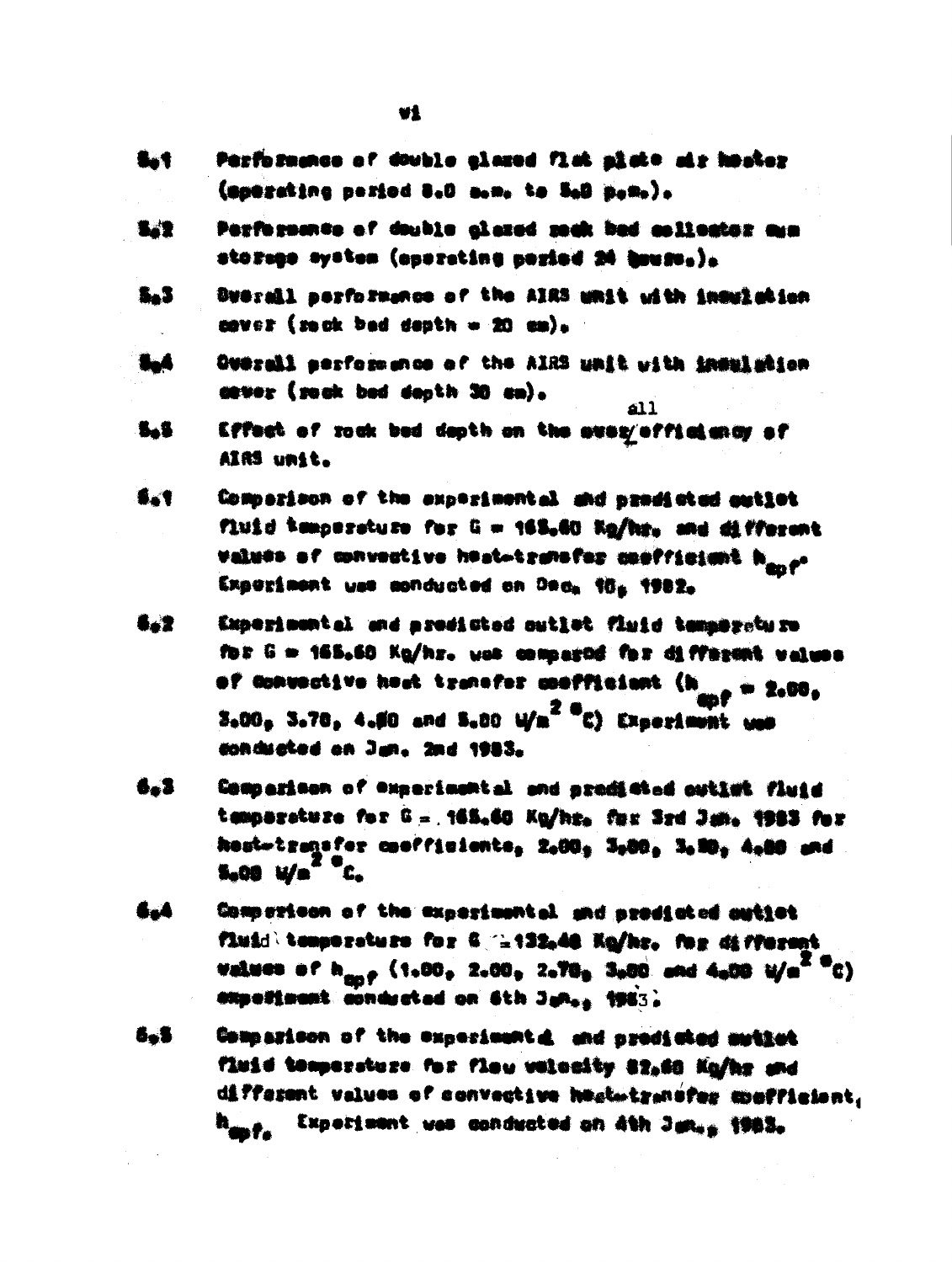### viii

### NORENCLATURE

| Å                | Collector area (m <sup>2</sup> )                                                                                                                                          |
|------------------|---------------------------------------------------------------------------------------------------------------------------------------------------------------------------|
| 着                | Busadth of the sir hester (a)                                                                                                                                             |
| €,               | Speekfie heat of siz, (KJ/Kg"C)                                                                                                                                           |
| $\epsilon$       | Spackfie heat of glass, (KJ/Kg"C)_                                                                                                                                        |
| c                | Specific heat of metallic plate, (NO/Ne"C)                                                                                                                                |
| 9                | Hydramlic diamoter of the heater (m)                                                                                                                                      |
| $r_{\rm a}$      | Nege someval officiency factor                                                                                                                                            |
| $\mathbf{r_{s}}$ | Plate officiency factor                                                                                                                                                   |
| $\bullet$        | Miz mann flow zate por unit area (Kg/m"-hz.)                                                                                                                              |
| Gr.              | Greeshof<br>minber                                                                                                                                                        |
| ₽₽               | Prandil Aumber                                                                                                                                                            |
|                  | Aesalerstion due to gravity, (m/see")                                                                                                                                     |
|                  | Convective hast trensfor morfisiont between stepnent                                                                                                                      |
|                  | off and the glass cover, $(\sqrt{m^2 + c})_+$                                                                                                                             |
|                  | Conventive hast transfer meetfielduit between fluid<br>and these cover, $(\psi/\pi^Z)^0 c$ .                                                                              |
|                  | Convective hadt transfor confficient between motallie<br>plate and the fluid, $(\psi n^Z \, {}^{\circ}\text{C})_n$                                                        |
|                  | <sup>h</sup> ag <sub>a</sub> g <sub>a</sub> Radiativa hest taansfor meefficiant between tam glase<br>covers, $\mathbf{u}_4$ and $\mathbf{u}_{2^2}$ (We <sup>2 o</sup> C), |
|                  | Radiakiya hest tzunafoz anaffiaiant betunun giang asvez<br>and the sky, $(y/\mathbf{n}^Z \cdot \mathbf{C})$ ,                                                             |
|                  | Radistive hast, transfer coofficiant bot wan<br>plate and fluid, $(y)^{20}$ $c)$ ,                                                                                        |
|                  | Andistive hast transfer confficient between metallic<br>plate and the glass gover. $(\mathcal{W}^{\mathbb{Z}^{\mathbb{Z}^{\mathbb{Z}}}}_{\mathbb{C}})_{\mathbb{A}}$       |
| n<br>Cgw         | Convective heat transfer coefficient between glass cover<br>and the wind $(\psi_{m}^{\pi})^0C$ .                                                                          |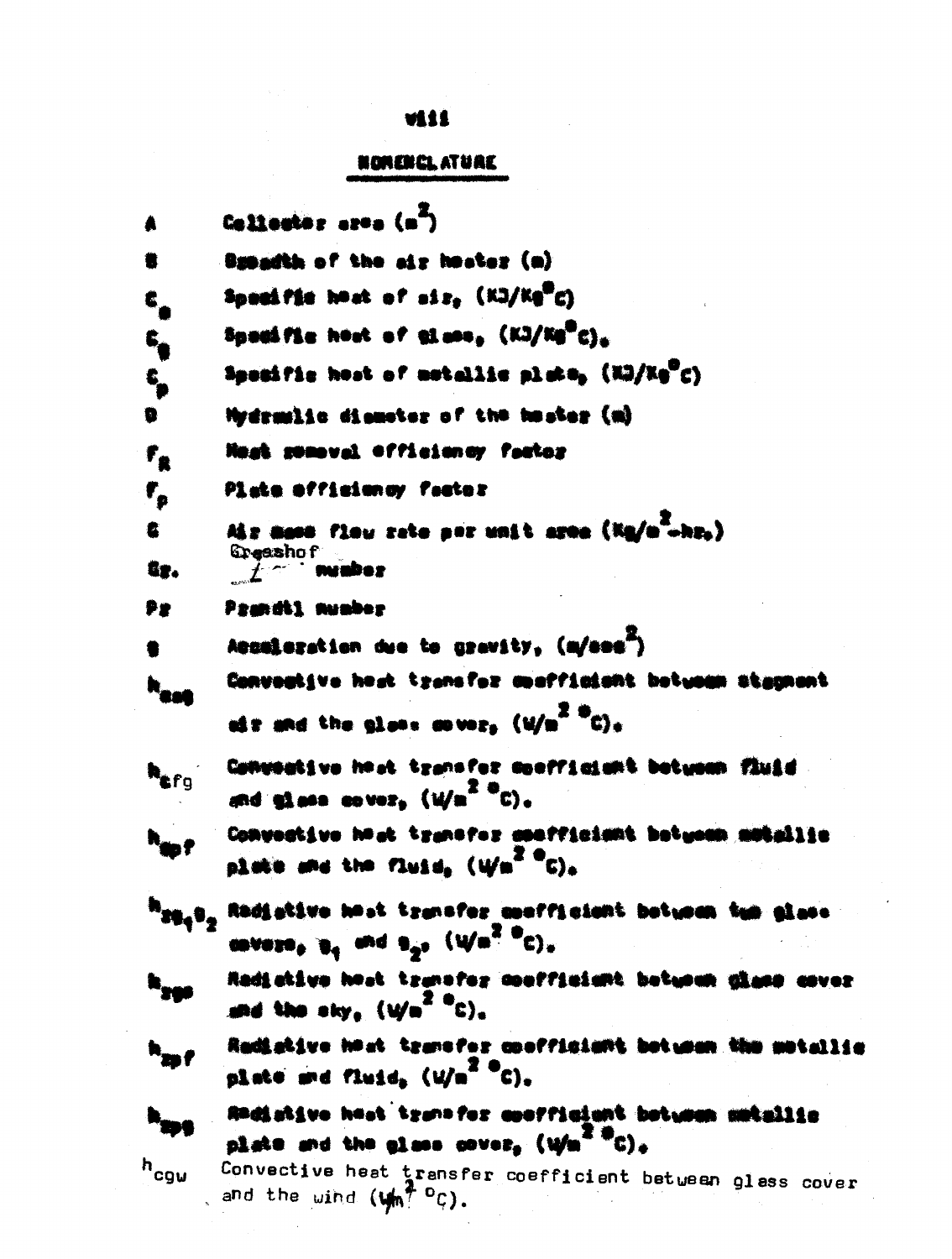- Exactions: al and prodicted outlet fluid temperature 6.4 commarison for flow velocity (6 m 4t.4 Ka/hz.) for the data 16th Dec. 1982 for host-transfer sectionant D.DC. 0.70. 0.90. 1.10 and 1.30 W/m<sup>2 D</sup>C.
- Comparison of the experimental and needicted sutiet 6.7 fluid temperature for flow velocity (S = 165.65 Kg/hr.) for date 18th Des., 1982 for heat transfer for mefficient 1.50, 2.00, 2.70, 3.00 and 3.50 Wm<sup>x a</sup>C.
- Exceriesmial and predicted outlet fluid temperature for 6.9 G = 155.60 Kg/hz, for different heat transfer moffielent  $(h_{\text{max}} + 1.50, 2.00, 2.50, 3.00,$  and  $3.00, 1/n^2, 0.0)$  for 246 Jan., 1983,
- Commarison of the Exnerimental and predicted cutiet  $6.9$ fluid temperature for G = 165.00 Ka/hr. and different values of convective heat transfer meetficient, hang for the 3rd Jan., 1983,
- 6. 10 Experimental and arediated sutlet fluid temperature for C = 132,48 Kg/hz you compared for different values of convective heat transfer confficients  $\{h_{\max}\}_0$  for the 6th Junes 1983.
- **Sa11** Comparison of the experimental and prodicted cution fluid temperature for G = 82.60 Kg/hr and different values of h<sub>and</sub> for the experiment canducted on Ath Jan. 1983,
- **Ga12** Experimental and prodicted outlet fluid temperature and afficiency for the flow welcoity 41.40 Ko/hr for the date 16th Dea, 1982 for heat transfer maffieight  $0.20 \pm 0.40$ ,  $0.6$ ,  $0.80$  and  $1.00$  Wa<sup>4 8</sup>C.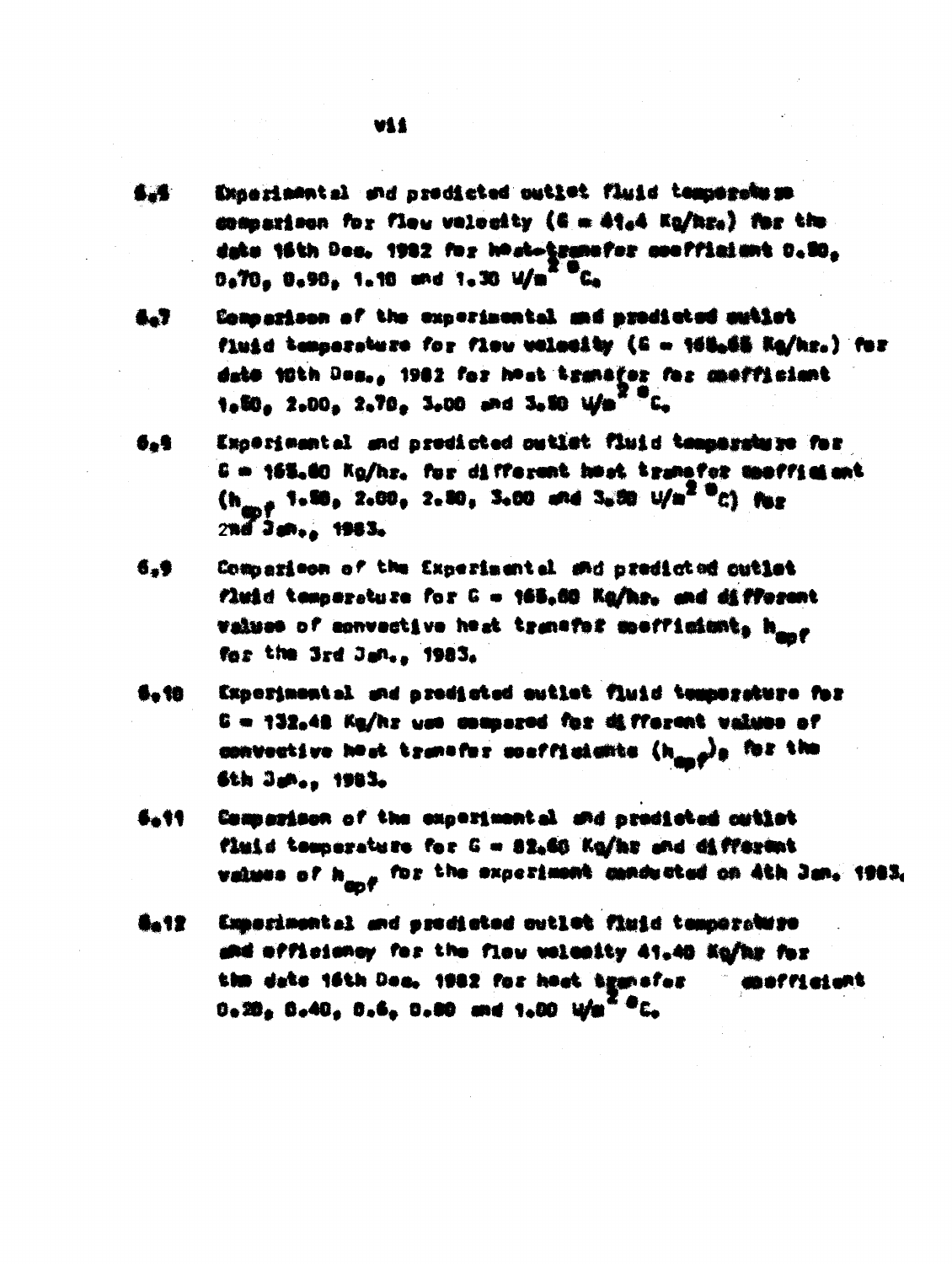|                                      | -Radiative heat transfer meerinient between tus<br>matellie plate $P_q$ and $P_q$ (V/m <sup>2 m</sup> C).      |
|--------------------------------------|----------------------------------------------------------------------------------------------------------------|
| $\mathbf{1}(\mathbf{t})$             | Solar intensity inaident on the sime mover of time (t)<br>at an inslination of $45^{\circ}$ , $(\sqrt{m^2})_+$ |
| l,                                   | Amplitude of min hermonis of $I(t)_0$ (Wm <sup>2</sup> ).                                                      |
| $\mathbf{K}_p$                       | Thermal conductivity of the metallic plate (Wm "C).                                                            |
| $\mathbf{L}$                         | Lungih of the metallic plate (i.e. the abustring<br>$\mathbf{p}_n^*$ ste $\rho_n$ (a).                         |
| ₩                                    | Mymbez of hazmonics                                                                                            |
| $\boldsymbol{\ast}_{\boldsymbol{p}}$ | <b>Rake of fluid (siz, (Kg/m<sup>2</sup>)</b>                                                                  |
| $\boldsymbol{n}_{\bullet}$           | Rams of glass cover (Kg/m <sup>2</sup> )                                                                       |
| $\bm{n_p}$                           | Rame of the sbeezhing metallie plate (Kg)                                                                      |
| Ww                                   | Nuabalt number                                                                                                 |
| ₩                                    | libeted Pazimeter                                                                                              |
| $\mathbf{q}_{\mathbf{a}}$            | Amount of useful heat collected $(\psi/\mathfrak{m}^2)$ or $(\mathbb{G}\mathfrak{a})/\mathfrak{m}^2$ -day).    |
| lmav                                 | Amount of heat lest by convection, $\langle V/a^2 \rangle$                                                     |
| lang d                               | Amount of heat lest by conduction (4/m <sup>2</sup> )                                                          |
| 4red                                 | Amount of heat lest by radiation (i/m <sup>2</sup> )                                                           |
|                                      | Total securi of hest lost by thermal lesses <sub>s</sub> (W/m <sup>2</sup> ).                                  |
|                                      | <b>Reynold minber</b>                                                                                          |
| $\mathbf{y}_\mathbf{A}(t)$           | Ambient temperature at time t ("c)                                                                             |
| $T_{A\bullet}$                       | Amplitude of the sth hermonic of $T_n(t)_0$ ( $\binom{n}{0}_n$                                                 |
| $T_{\text{r}}$                       | Fluid temperature, ("c)                                                                                        |
| $\mathbf{T}_\bullet$                 | Tamparaturn of 51.000 enver, ("C)                                                                              |
| $T_{4n}$                             | Inlet air temperature, $(°c)$                                                                                  |
| $T_{\text{out}}$                     | Butlet air temperature, $(T_C)$                                                                                |
| T <sub>alig</sub>                    | Experimental tamperature $(\overline{\phantom{a}}_C)$                                                          |
|                                      |                                                                                                                |

 $\frac{1}{2}$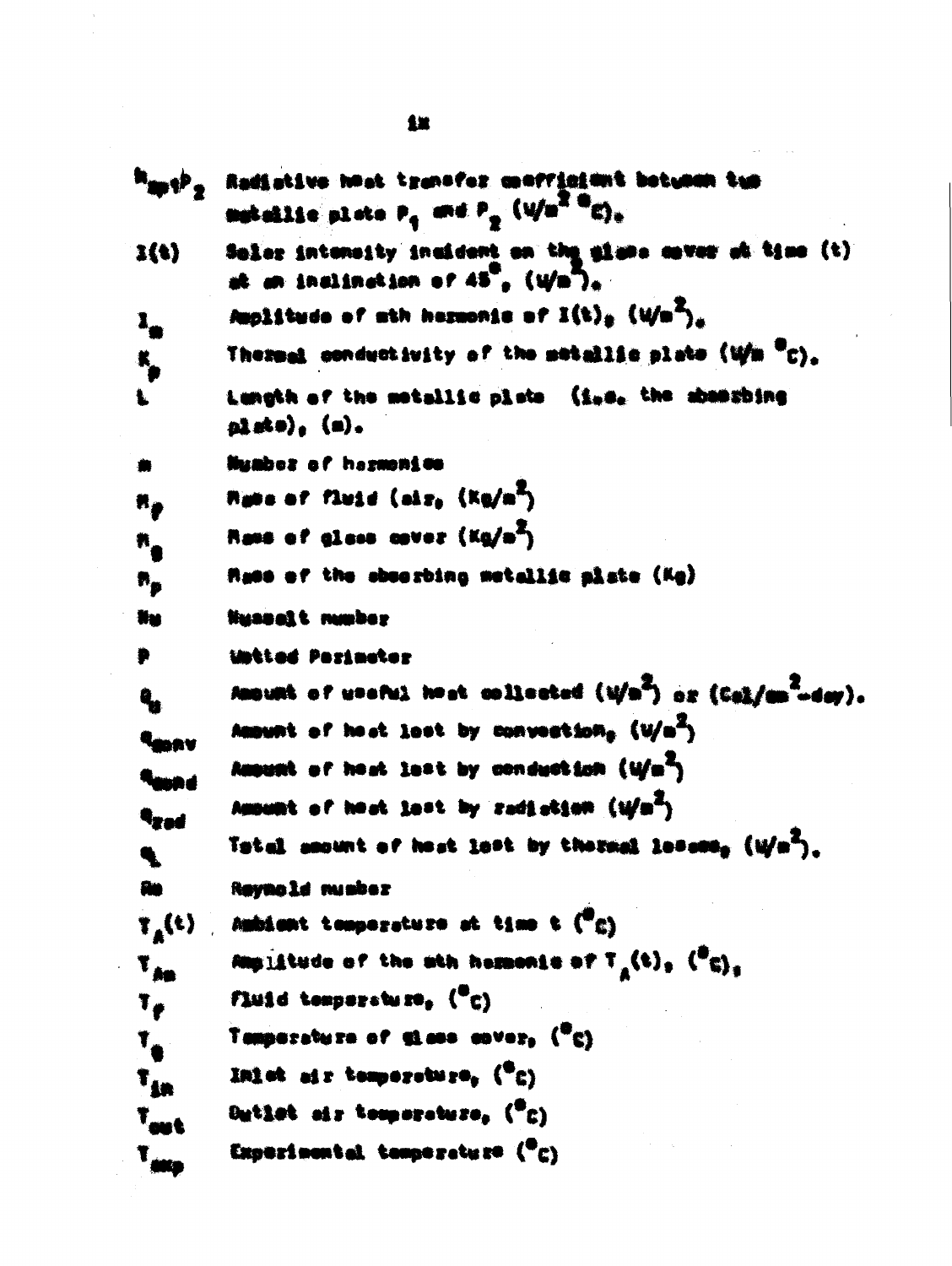Fistallio plate temperature ("c)

Sky temperature (<sup>0</sup>C)

Temperature of the wind blowing ("c)

Temperature distribution in the air heating system  $\mathbf{f}(\mathbf{x},t)$ at a point specified by  $x$  at time t  $(^\circ c)$ 

Time (hr.)

Overell hest loss coefficient (W/m<sup>2 O</sup>C)

Overall heat loss coefficient from the back of the als heat  $(W_0^2)^2$ C).

Wind velocity (m/sec.)

Valueity of exit sir (m/sec.)

Position coordinate (m).

Groek Symbole

 $\lambda$ 

 $\mathbf{I}_4$ 

 $\mathbf{r}_{\alpha}$ 

欚

 $\boldsymbol{u}_t$ 

 $\mathbf{v}_\mathbf{a}$ 

¥

 $\blacksquare$ 

纂

fraction of esler redistion absorbed by the plase nl ste.



 $\tau_g$ 

Fraction of solar redistion absorbed by the lower glass plate.

Freation of woler radiation absorbed by the metallic plate.

Volume coefficient of expansion ("C")

Trememittance of the glass cover,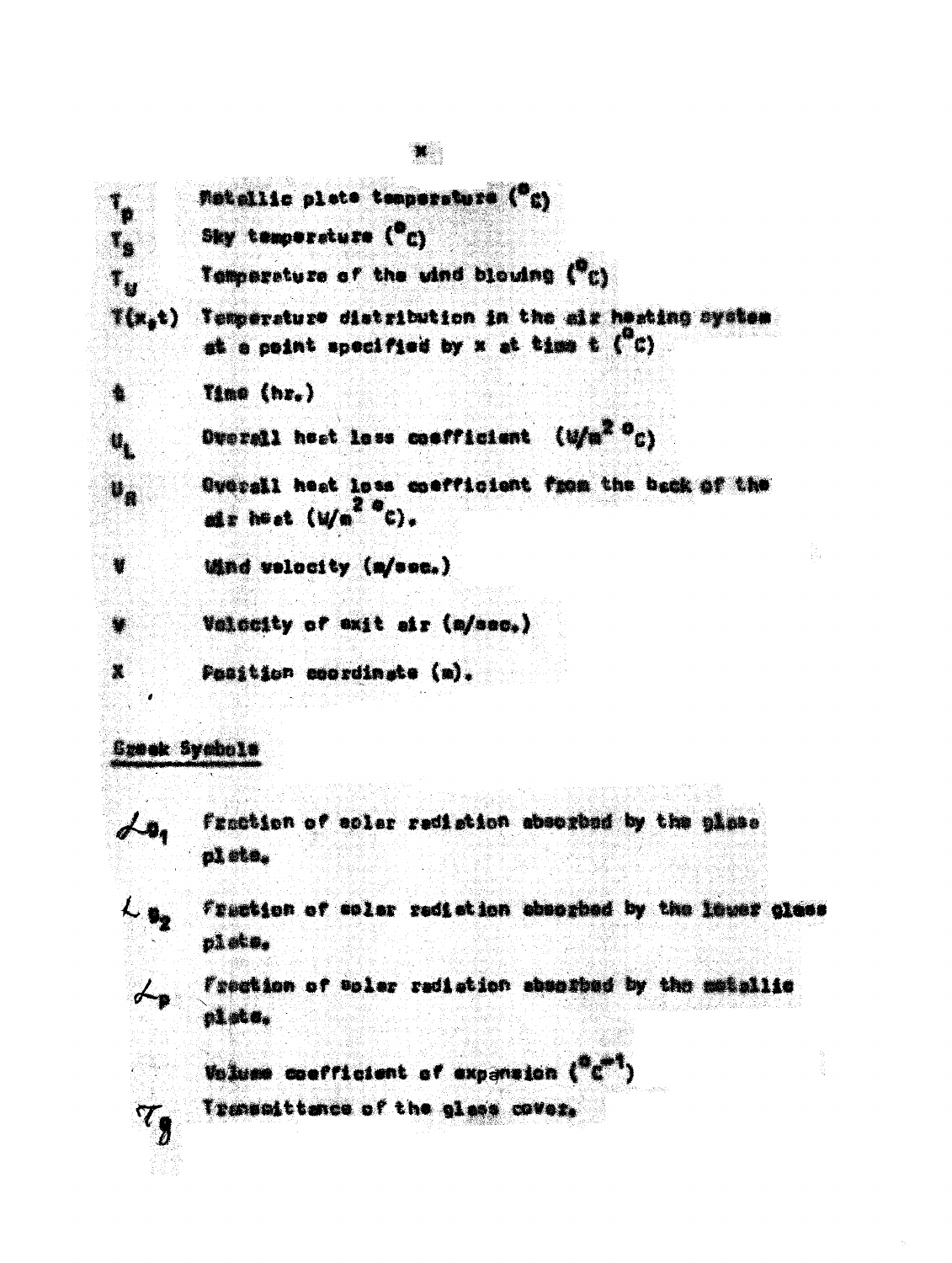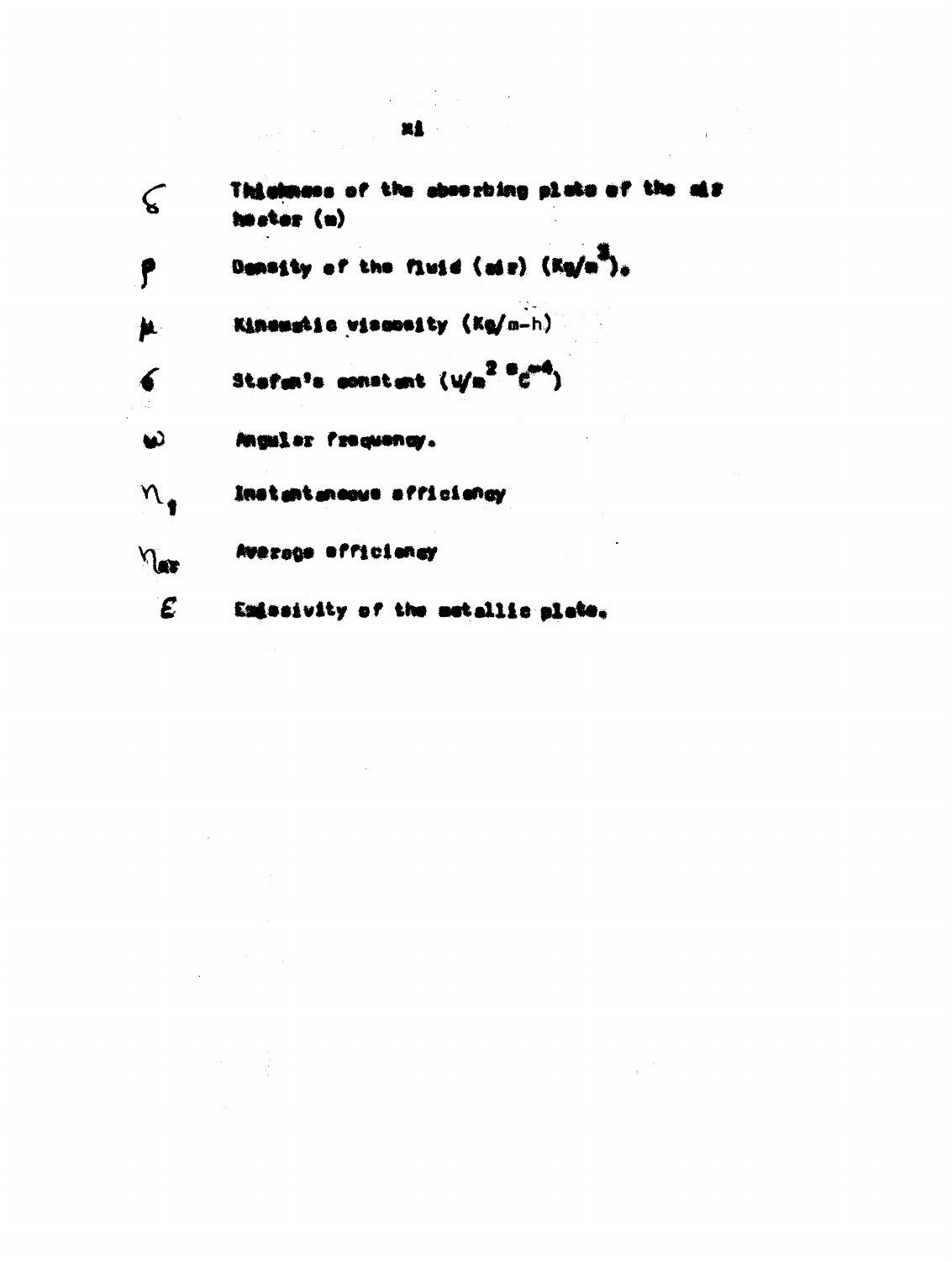#### SURRARY

The main abiactive of the investigations carried out in this thesis is to study the offect of vericus parameters. am the nerformance of different configurations of conventional, Ratzix and Augmented Integrated Rook System (AIRS) amist sherpy collector. Analytical and maperimental stadies for identification of officient configurations are the medifrakuzen of this wirk.

The transient analysis of matrix type solar mir hoater has been attempted in azdez to determine the dependance of the transient behaviour on verious design persentage. The Various saremotors like mese flow reto, plate length, matrix thishness ate, are studied in detail. Marmover, experiments wise also aphareted to validate the arounded exit finid temporature and to find out the company of the system under investigation to be used mainly for agrimitural smaximents,

The gastosmance secults of matsix type soles mis hoster. connected in series with an selar dobydrater unit ago also. procented, The drying ratio, rehydration ratio, milinery and argemalantia cherecteristica for some har-ticulturel wapps like lady<sup>0</sup>s finger and fanugseak are also studied,

An exhaustive experimental study married out mn Asgmented Integral Rock System is attempted for the first time. to show the westedity of the system for energy starses segment alone with fabrication details. Experiments were

**xii**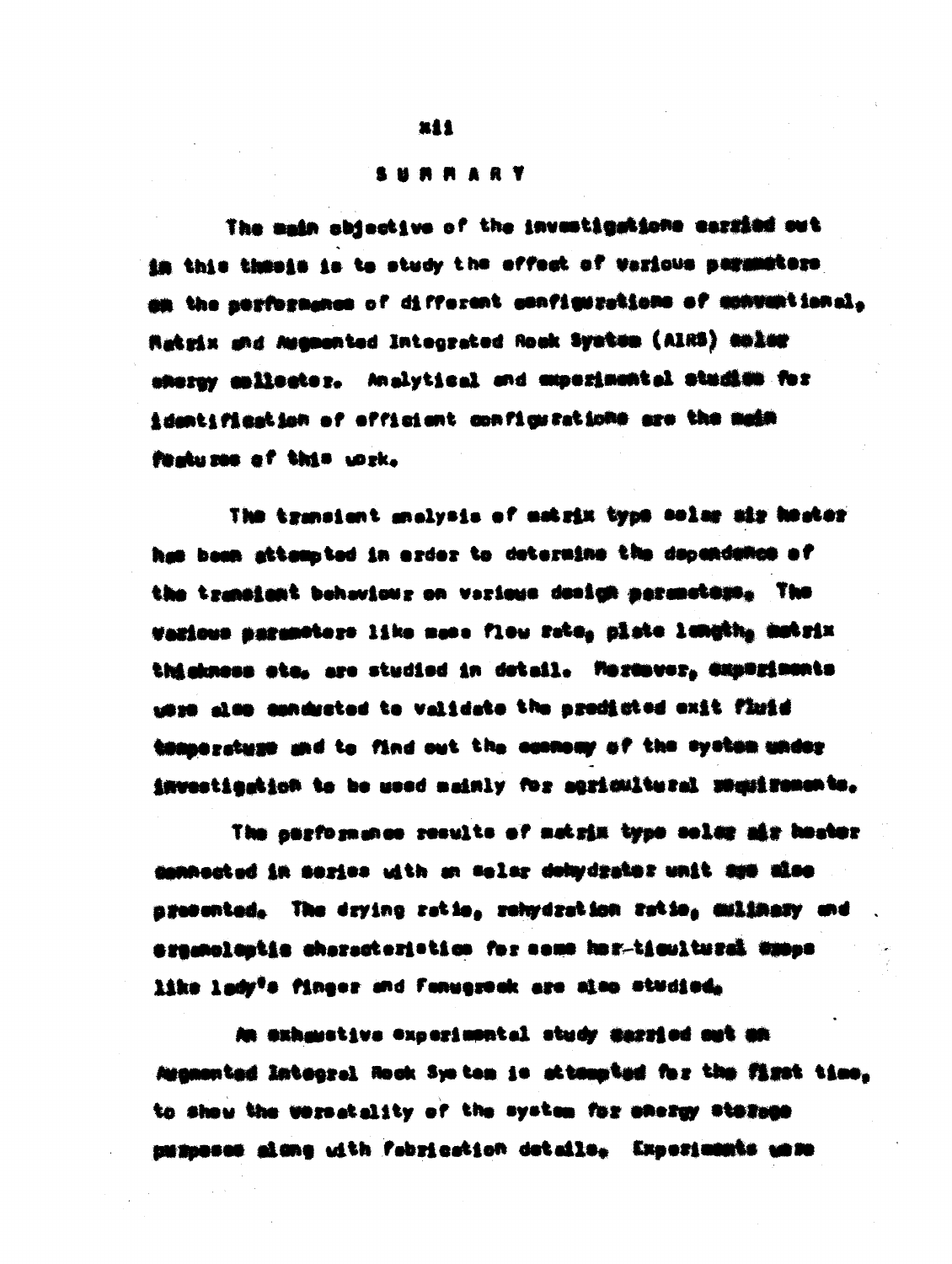maducted for varying mess. Flow rate, varying depth of the mak bad and member of glazing. The remults abtained fram thesual deasy of the messy desing off sum house, those in an integrated much bed collocting and otorage system while Welfas a might insulation gover in addition to also anisu are also dismossed in detail.

beside about to storie stations situation factors that A fist siste moler air hester connected in series with integrated mak bed milleater ave therego unit has been doveloped. The theory of a deuble glazed fist plate toles air heater is also developed, The aim of this study was to improve the porformance of solar air knater by using more number of alane anyone and aiss to compare the experienctel and prodicted exit field tamperature from the model developed, on as to confirm its soulicability for obtaining higher temerature which can be thesed in the integrated rock bed system. This system will a matisation and aft animal south work and monocology and an well as dising off sun house in the late avening and samiy **MO SHING.** 

**MAAA**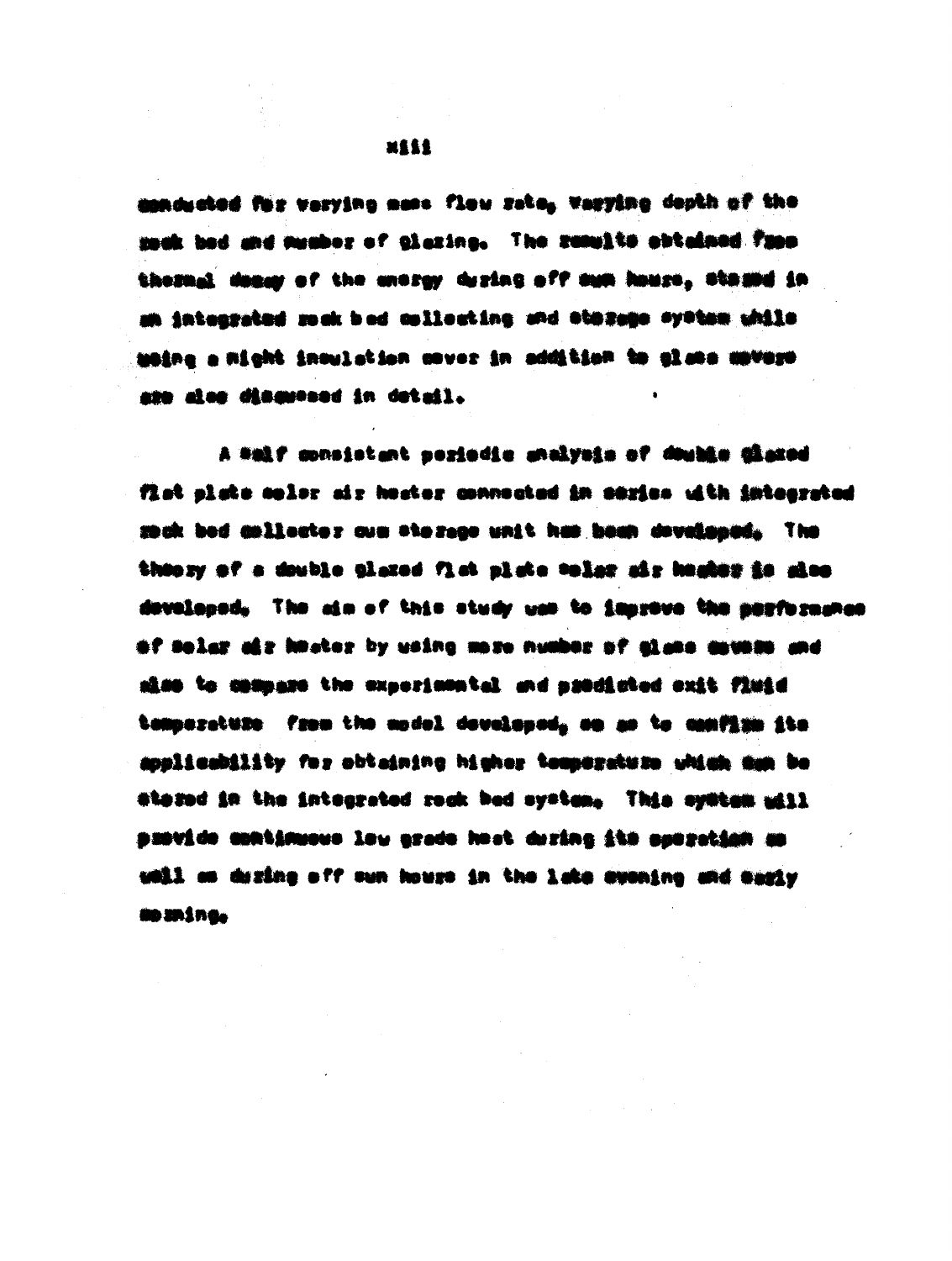### TAILE OF CONTENTS

 $\hat{\lambda}$  ,  $\hat{\lambda}$ 

ti<br>1

 $\hat{\boldsymbol{\epsilon}}$ 

|                   |                           |                                                                        | Felio       |
|-------------------|---------------------------|------------------------------------------------------------------------|-------------|
| ACIDOLA COUERENTS |                           |                                                                        |             |
| LIST OF FIRM RES  |                           |                                                                        | 111         |
| LIST OF TANLES    |                           |                                                                        | $\bullet$   |
| NOREREL ATURE     |                           |                                                                        | VIII        |
|                   |                           |                                                                        |             |
| iunn ART          |                           |                                                                        | <b>Mill</b> |
| CHAPTER 1         |                           | GENERAL INTRODUCTION                                                   | $-22$       |
| <b>CHAPTER 11</b> |                           | EVALUATION OF THE PERFORMANCE OF<br>THE MATRIX TYPE SOLAR AIR HEATER   | 23-36       |
|                   | $2 + 1$                   | In't so dy at jan                                                      | 23          |
|                   | 2.2                       | Evaluation of the Payformakes                                          | 25          |
|                   | 2.3                       | of the Matzix Type Solar Houter<br>Air Nestere Tested                  | XI          |
|                   | 2.4                       | Model Formelation                                                      | æ           |
|                   | 2.5<br>2.5.1              | <b>Inou to</b><br><b>Mates releated Data</b>                           | N<br>SS     |
|                   | $2 - 5 - 2$               | Heat Tramster Confficers                                               |             |
|                   | 2.5.3<br>2.5.4 Experiment | Other Parancters                                                       |             |
|                   | 2.6                       | Performates Equalian                                                   | なだとない       |
|                   | 2.7                       | Rosults and Diaguasians                                                |             |
|                   | 2.B                       | Prolininary Inergy me<br><u>Easnemie Analysie</u>                      | 44          |
|                   | 2.9                       | <b>Conclusions</b>                                                     | 53          |
|                   |                           | Reftsenann                                                             | 64<br>- 1   |
| CHAPTER 111       |                           | DESIGN AND DEVELOPMENT OF A SIMPLE<br>SOLAR DENYORATOR FOR CAOP ORYING | D - 1       |
|                   | 3, 1                      | Int so de at Lon                                                       | UT          |
|                   | 3.2                       | Importance of Drying                                                   | M           |
|                   | 3.3<br>3.4                | Dzyine Principle<br>Dzyine Thaezy                                      | íO<br>61    |
|                   | 3.5                       | Malytical Aspects of                                                   | 62          |
|                   | 3.5.1                     | Solar Dehydrator Unit                                                  |             |
|                   |                           | Radistian type Sular<br>Cabinent Dryer                                 | 62          |
|                   | 3.5.2                     | Faxeed Conventive Type Dayes                                           | 65          |
|                   | 3.5.3                     | Theorotical Design Consideration<br>for Solor Air Monber               | 63          |
|                   | 3.5.4                     | Dosign Consideration for Seler                                         | 64          |
|                   |                           | Dahydrating Chamber<br>S.S.4.1A The medyn mind. Aspects                | 65          |
|                   |                           | 3.5.4.20 Rochanical Augusta                                            | 65          |
|                   |                           |                                                                        |             |

 $\label{eq:2} \frac{1}{2} \int_{\mathbb{R}^3} \left| \frac{d\mu}{d\mu} \right|^2 \, d\mu = \frac{1}{2} \int_{\mathbb{R}^3} \left| \frac{d\mu}{d\mu} \right|^2 \, d\mu$ 

 $\bar{\epsilon}$ 

 $\sum_{\substack{ \mathbf{p} \in \mathbb{R}^n \\ \mathbf{p} \in \mathbb{R}^n \\ \mathbf{p} \in \mathbb{R}^n \\ \mathbf{p} \in \mathbb{R}^n \\ \mathbf{p} \in \mathbb{R}^n \\ \mathbf{p} \in \mathbb{R}^n \\ \mathbf{p} \in \mathbb{R}^n \\ \mathbf{p} \in \mathbb{R}^n \\ \mathbf{p} \in \mathbb{R}^n \\ \mathbf{p} \in \mathbb{R}^n \\ \mathbf{p} \in \mathbb{R}^n \\ \mathbf{p} \in \mathbb{R}^n \\ \mathbf{p} \in \$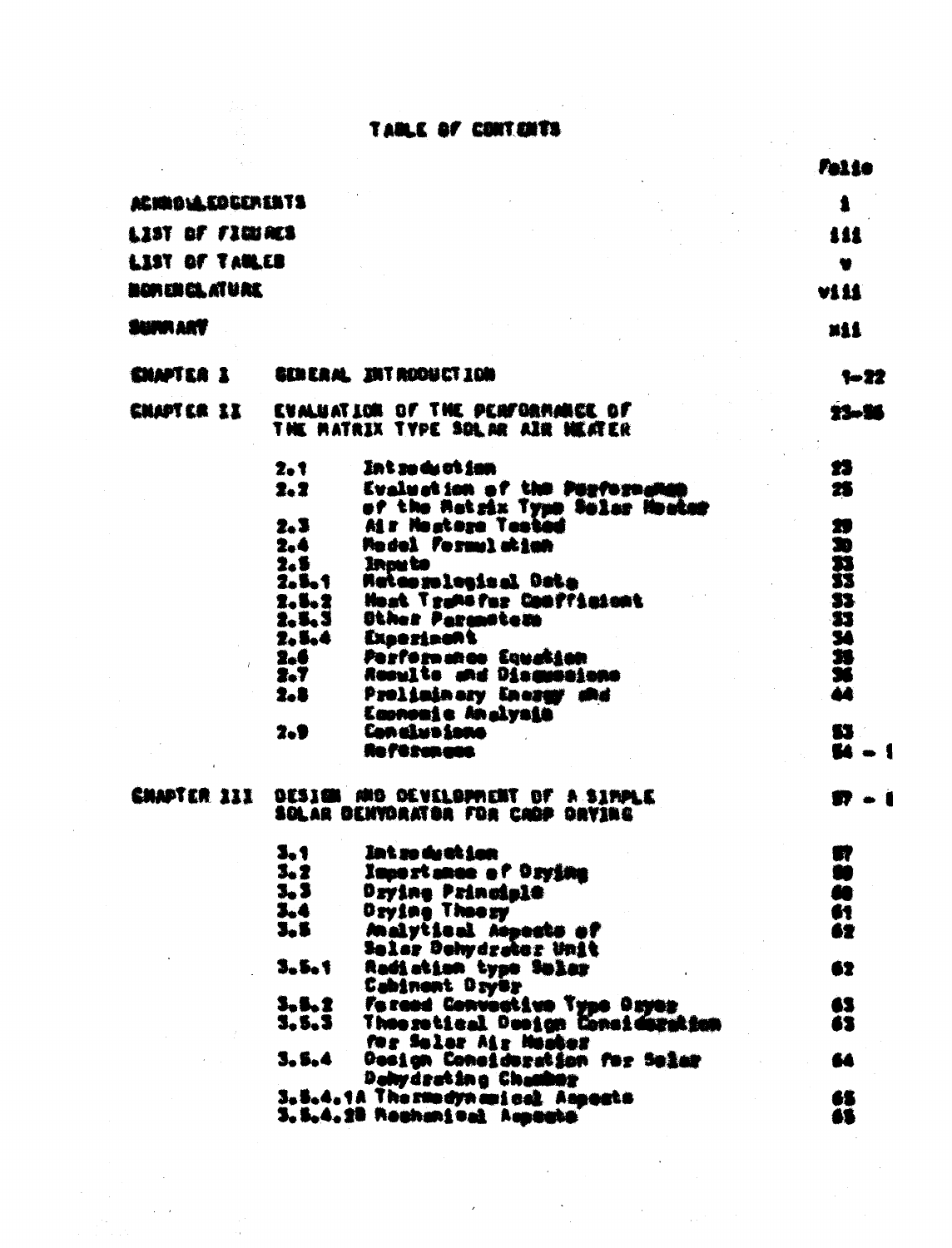3.5.4.2 Rechanizel Design Concideration 3.5.4.2.1 Tray area Theo retical compideration 3.6 The Solar Dehydrahor Tested 3.7 Daying Kenstimme 1 **3.a** Export mont 3.9 Roowlts and Oingerains 3 3.10  $\tilde{\mathbf{z}}$ 3.11 Con alusiano Roferonano **CHAPTER IV** AUGHENTED INTEGRATED ROCK SYSTEM 4.1 Int rody at jon Design Datails of Augustad 4,2 Integrated Rock System  $4.2.1$ Conoral Deseription ₽ Flat Plate Mr Heater 4.2.2 (Reghanical Design) 4.2.2.1 Absorber Plate 4.2.2.2 Costing ٠ 4.2.2.3 Qezina 4.2.2.4 Insul at iam 4.2.2.5 Nox Structure  $4, 2, 3$ **finale Dod Collector alla** Stozage System 4.2.3.1 Rock Bed Collector man Storage Unit 96 4.2.3.2 Mr Inteke Duct Results and Discussions  $4.3<sub>1</sub>$ Conclusions 4.4 Re Pe zancas EXPERIMENT AL STUDIES OF INCOPERSIVE

|  | ENAPTER V |  |
|--|-----------|--|
|  |           |  |

à.

## SEALAR COLLECTOR CAM STORAGE SYSTEM FOR AGRICULTURAL REQUIRERENTS

| 5.1          | Int so de at Lon             | -10          |
|--------------|------------------------------|--------------|
| 5.2          | Theoratical Canaideration    | ¶            |
| 5.2.1        | Flat Plate Solar Mir Mester  | $\mathbf{M}$ |
| 65.2.2       | Rock-Ded Collectes-are       | -110         |
|              | Sta zaga. Syat an            |              |
| $\bullet$ .3 | <b>Coloulation Progedize</b> |              |
| $-5,4$       | Experiment at Set up         | 11           |
| 5.5          | Experiment al. 5 hu mi bip   | 111          |
| 5,6          | Results and Discussion       | 114          |
| 5.7          | <b>Conclusions</b>           |              |
|              | Ro l'e rancae                | i ve         |

187-1